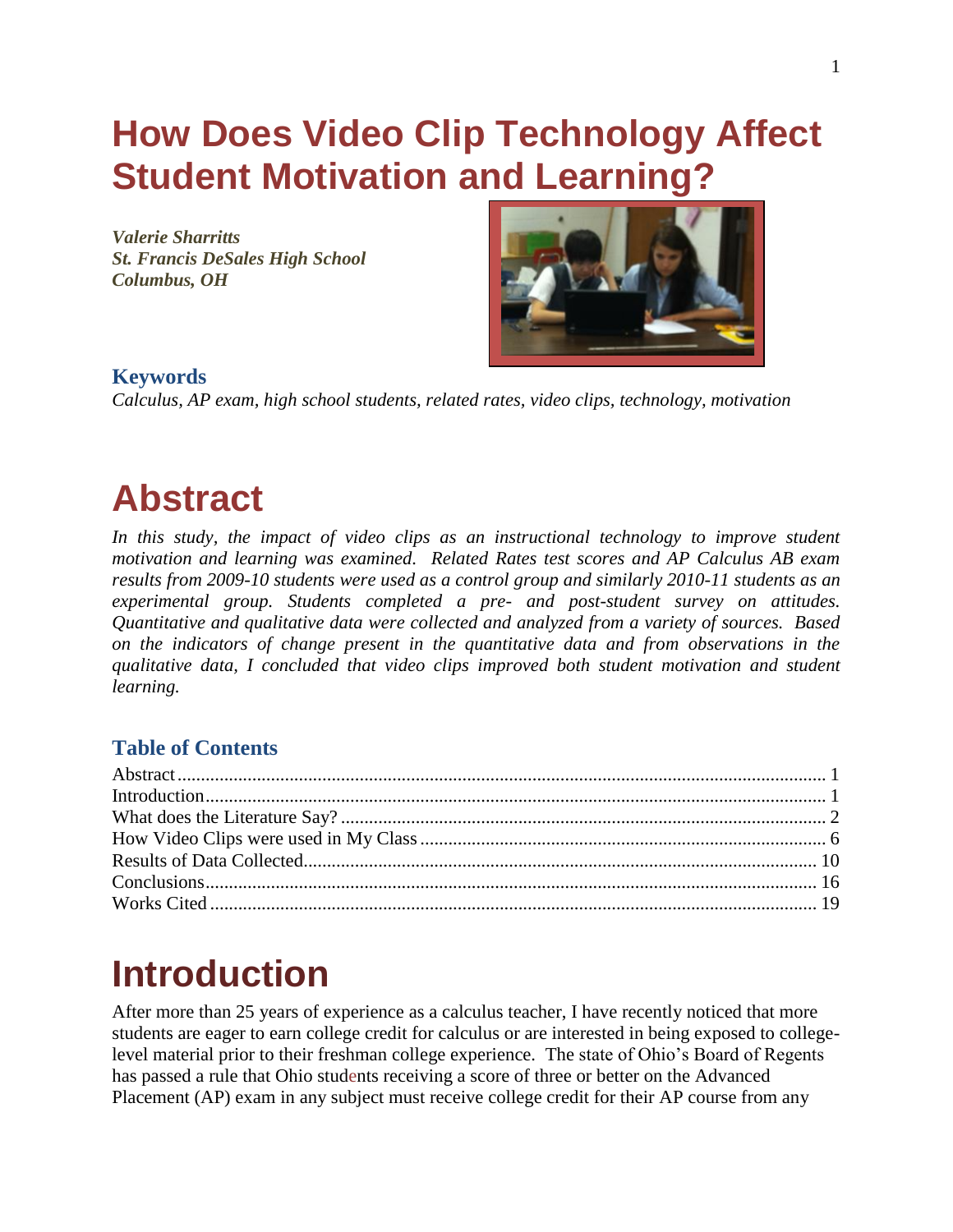state school. Yet in 2010, 77% of my calculus students taking the AP Calculus AB exam scored below a three. These results are disappointing for my students and me—my students want to be able to earn college credit while in high school, and I want more success for my students. I want them to feel better about the calculus they are learning. I want to provide as many avenues as I can for them to build their understanding of the material and transition successfully to college.

In July 2010, a former student contacted me about a multimedia program he was using in his college calculus course. He thought my students would benefit from the program, in particular the videos that explained in detail specific topics. He reported that the program provided students with engaging, authentic connections between calculus and their world. Over the years I have watched my students struggle with problem-solving on particular topics in calculus (for example, Related Rates). Neither time spent teaching the topic nor the number of problems reviewed seemed to make much of a difference in how the students tested. Furthermore, my students have indicated they are motivated when they see real-world connections to calculus. Since my former student described the problems presented in the multimedia program as great applications of calculus in the real world and highly motivating to students, I wanted to find out if using the multimedia program as an instructional intervention would improve my students" success in calculus.

The purpose of this study was to determine whether high school junior and senior students demonstrate a better understanding of and attitude toward calculus as a result of my implementation of the Thinkwell<sub>®</sub> Multimedia program.

My research questions for this investigation were,

- Does the use of  $Thinking \times \text{b}$  videos improve student performance on specific measures of testing on Related Rates tests and AP exams?
- How is student motivation affected by the Thinkwell<sub>®</sub> program?

To answer these questions, I examined differences in AP exam scores between 2009-2010 students (without use of Thinkwell<sub>®</sub> videos) and 2010-2011 students' test results after video use. I also examined qualitative data to determine impact of  $Thinking$  videos on students' attitudes.

# <span id="page-1-0"></span>**What does the Literature Say?**

According to the  $7<sup>th</sup>$  Annual Advanced Placement (AP) Report to the Nation (2010), 12,738 schools administered the Calculus AB exam and 236,502 students took the exam in 2010 [\(http://apcentral.collegeboard.com/apc/Controller.jpf\)](http://apcentral.collegeboard.com/apc/Controller.jpf). Sixty-eight of my seventy students taking the exam were seniors in my calculus class at St. Francis DeSales High School. My students" mean score for the AB exam of 1.714 was below the national mean score of 2.79, which was slightly less than the global mean score of 2.81. Colleges set their own standard for granting credit, but often students receiving a score of 3 or higher earn college credit at state institutions. Sixteen of the 130,264 national students receiving a score of three or higher were my students. Each college's college credit information can be accessed on the AP College Board's website at [http://collegesearch.collegeboard.com/apcreditpolicy/index.jsp.](http://collegesearch.collegeboard.com/apcreditpolicy/index.jsp)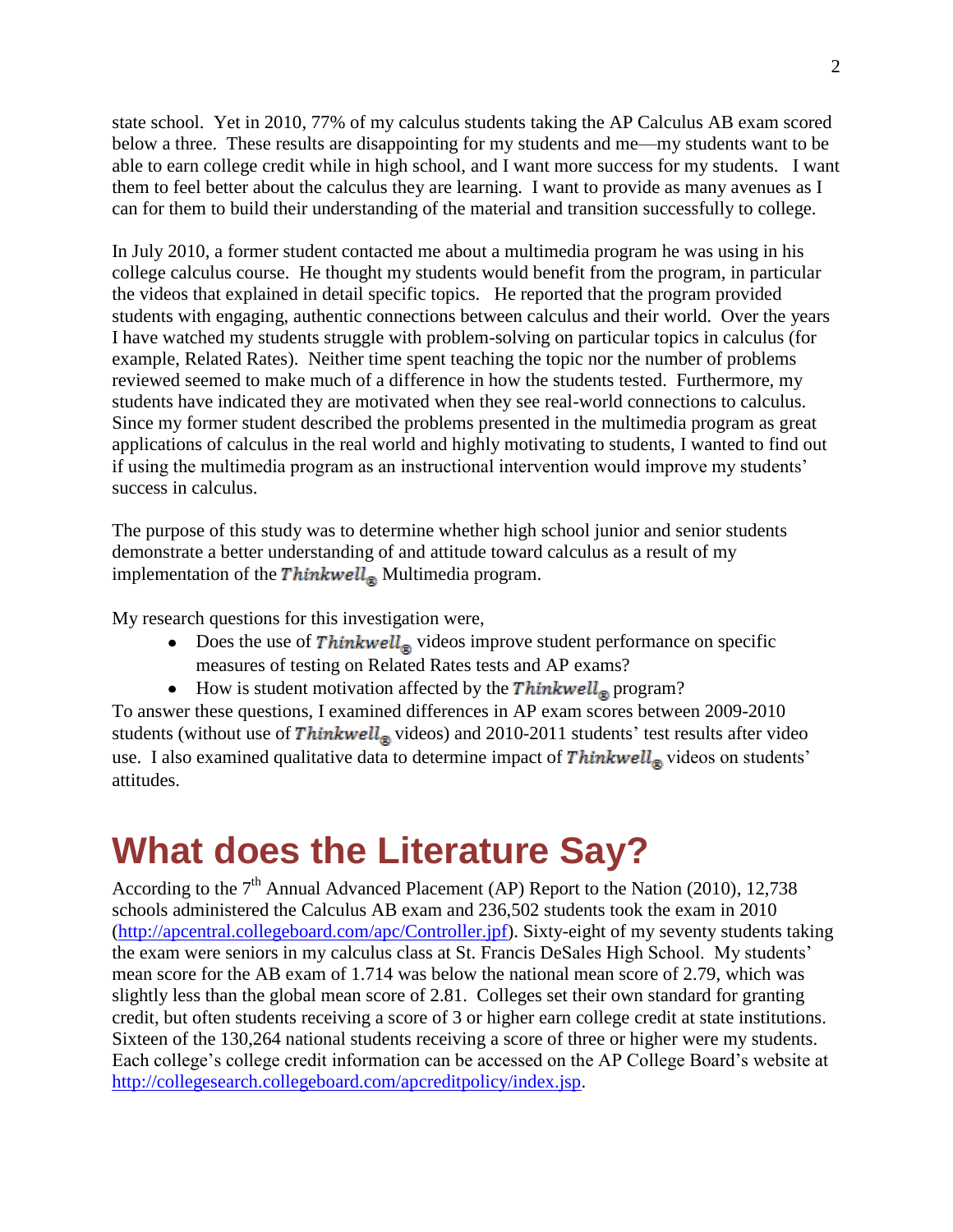#### *Gaps in Student Understanding*

Mathematics, a national interest, is an important component in the development of our youths' ability to think and provide the necessary leadership for our country (Duncan, 2010), and yet "[a]lthough national math achievement has improved slightly, too many students still do not have basic math skill" (Snyder, 2005, p. i). It is important to find out why students struggle in math. In calculus especially, students tend to struggle with conceptual topics such as related rates applications (Kay & Kletskin, 2010). In differential calculus, related rates are problem situations in which the rates at which 2 or more variables change with respect to time. For example, a related rate problem could involve finding how fast the radius of a balloon changes as the balloon inflates.

The National Mathematics Advisory Panel (NMAP) acknowledges that "students learn by building on prior knowledge" and that "learning and development are incremental, processes that occur gradually and continuously over many years" (NMAP, 2008, pg. 30). One of the reasons that it is difficult to get students to understand calculus is that their prior knowledge of algebra seems weak or forgotten, and yet it is well known that students entering into calculus must be able to "perform algebraic manipulations with ease" (Kay  $&$  Kletskin, 2010, p.88).

While identifying specific gaps in student understanding can be challenging, research indicates that some attributes of students" mathematical deficiencies include: 1) missing prior knowledge, 2) negative attitudes regarding math, and 3) inability to cope with varied teaching methods as a result of different teachers emphasizing different concepts or strategies (Hudson, Kadan, Lavin, & Vasquez, 2010).

Research shows that learners hold both procedural (know-how) and conceptual (know-why) knowledge of mathematics. Students who build procedural knowledge without conceptual knowledge will have resulting errors in their thought process during calculus (Luneta & Makonye, 2010). These authors found that often "procedural knowledge is taught at the expense of or before conceptual knowledge" (p. 36). Yet more research is needed to determine the best way to blend both types of knowledge in classroom instruction.

#### *Student Motivation*

While the blending of procedural and conceptual knowledge is critical to mathematical understanding, the role of student motivation to learn this knowledge cannot be underestimated. What motivates a student to fix the gaps in his or her knowledge? The NMAP notes that students' "beliefs about learning are also critical" (p. 31), and that these beliefs can be changed. Two particular reasons why learners develop negative attitudes toward math are a) they do not see the real world connection with mathematics, and b) they lack confidence in their skills. Furthermore, students deem cleverness as a necessary quality for understanding math. Students often equate struggling with mathematics as not being clever which results in lower confidence according to Hudson, Kadan, Lavin & Vasquez (2010). "Students who have been influenced by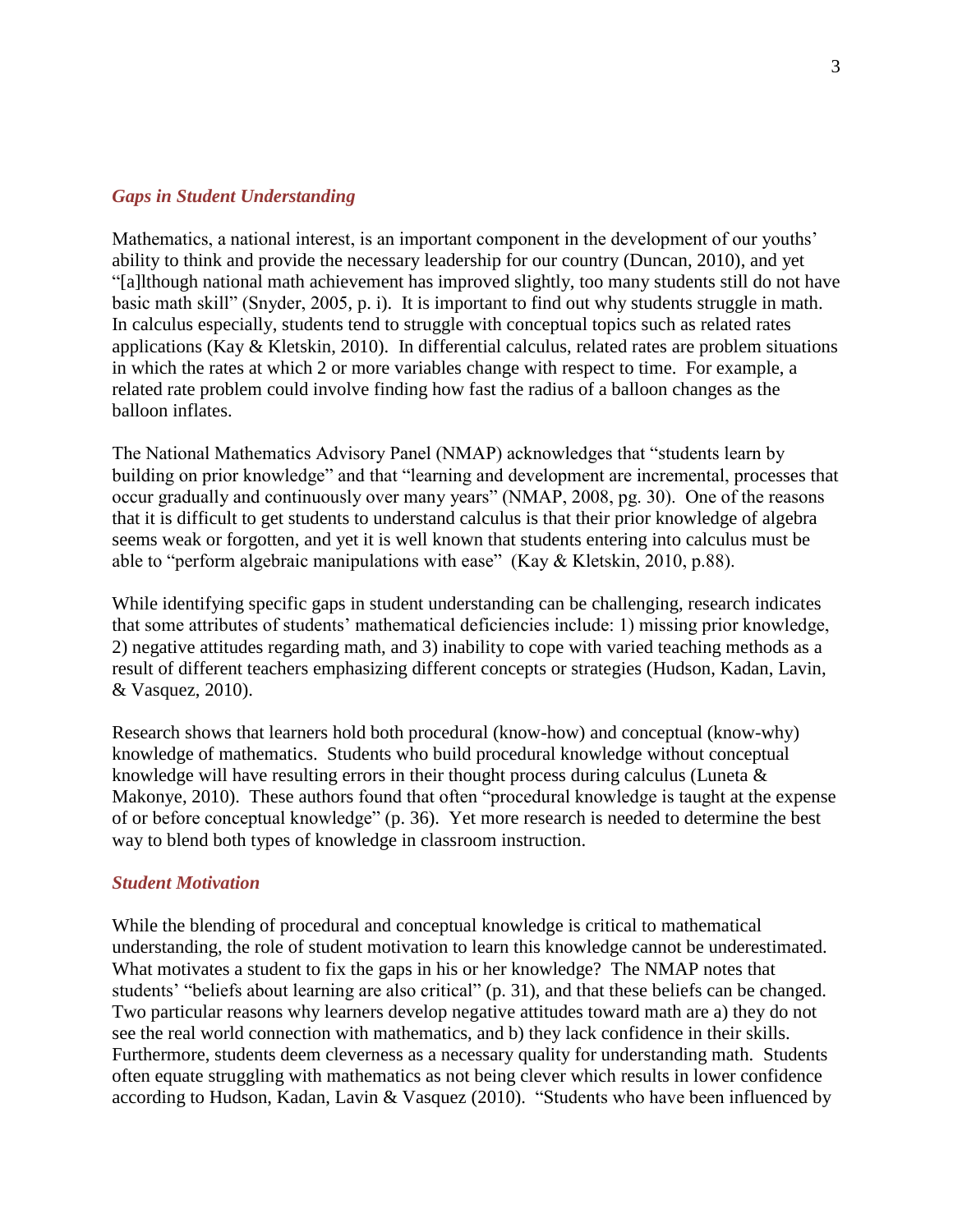this mindset feel defeated before they begin" (Hudson et al, p.23). Unfortunately public opinion in our culture still seems rooted in believing that some people are gifted for mathematics, an opinion that contributes to students" lack of persistence (Hudson et al; NMAP, 2008). A learner's feeling along with this cultural reality seems to be a contributing factor in a student's lack of confidence.

In order to improve students" motivation we need to understand today"s learners. Technology shows promise as a tool to make real world connections and help students overcome their lack of confidence. According to Prensky (2001), "today"s students think and process information fundamentally differently from their predecessors" (p.1). Students who are in high school today belong to a generation of Digital Natives (Prensky) for whom computers are a normal part of their lives. As teachers, we need to be aware of our learners and what best motivates them; for this generation in particular, technology has the potential to do just that. As Bezuidenhout

*To be effective teachers we must be able to utilize "technology and specific curriculum changes that aim to improve students' understanding of calculus concepts, as well as" develop procedural knowledge in ways that are meaningful to the learner (Bezuidenhout, 1998, p.389)*

(1998) concludes, to be effective teachers we must be able to utilize "technology and specific curriculum changes that aim to improve students' understanding of calculus concepts, as well as" develop procedural knowledge in ways that are meaningful to the learner (p.389).

#### *Instructional Technology Use in the Classroom*

#### **Benefits**

Showing video clips as a part of computer instruction can have positive effects on student achievement and attitude, yet success for students is contingent on the instructional methods used to implement the technology and emphasis in how the technology is used (Kara & Yesilyurt, 2007).

Students can develop their understanding of mathematical topics if they are challenged to "watch carefully and engage in mathematical thinking" through the use of video clips (Niess, 2009, p. 36). Homer, Plass, Jan and Blake (2007) looked deeply into what factors have a positive role in students using video learning effectively. They believe that through using animation and narration, the students become more socially engaged.

Another argument for the use of multimedia in mathematics instruction is its visual components. Research shows that "visualization is an important tool in problem solving, and students need multiple visualization opportunities to fully develop this skill" (Niess & Walker, 2009, p. 36). These authors emphasize use of video clips as an important part of the students' learning experience and base their findings on the NCTM"s article on *Principles and Standards for*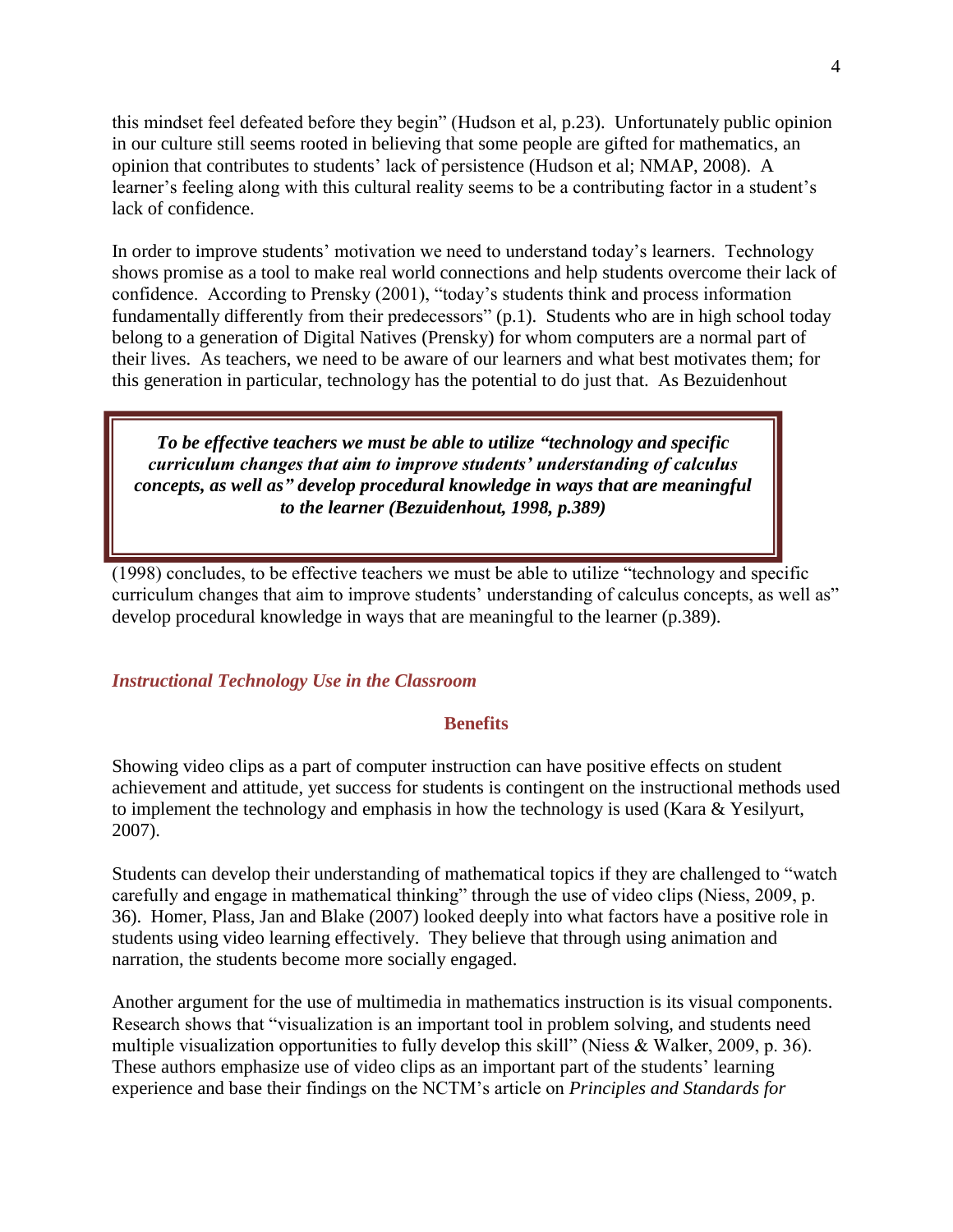*School Mathematics*. When an instructor actively engages students in the analysis of an event in a video clip, the instructor provides the opportunity for growth in reasoning skills.

Flexibility and independent learning are also benefits of using video clips within a wireless network classroom. Flexibility in learning facilitates cooperation between students and teachers, particularly in an era where flexible, alternative learning settings are encouraged (Bhave, 2002). In addition to flexibility of scheduling, improvement in students' academic achievement occurs as students learn at their own pace. As students become more active and take ownership of their learning, they are more conscious of what they know (Kara, & Yesilyurt, 2007). A computer can "offer a flexible environment that enables students to proceed with their own plans" (Kara, & Yesilyurt, 2007, p.33).

### **Problems and Qualifications of Instructional Technology**

While technology is clearly shown to offer benefits of engagement, flexibility and improved learning, its impacts are not always positive. Teachers will need to think about the behavioral issues they may face when technology is used in the classroom. There may be changes in classroom etiquette; for example, eye contact with the teacher or media may not be as significant an indicator that a student is paying attention (Bhave 2002), and it can be more difficult to determine when a student is on task.

Furthermore, some researchers believe that video lesson presentation is not best suited for learning because the learner divides visual attention between the slides the speaker is drawing and the speaker himself. When the videotaped speaker can create a sense of social presence, then learning by use of videos is more likely to have a positive effect (Homer, Plass, Jan & Blake, 2007). Despite these challenges, there is still potential for positive academic learning while using instructional technology (Bhave, 2002).

It is up to instructors to provide the connection between the students" questions and the video being used, because only the live instructor can observe students' misconceptions and address them in order to improve academic achievement (Kara & Yesilyurt, 2007). "Successful delivery of corrective feedback requires the use of a medium that can analyze a learner"s response and provide feedback that directly addresses the nature" of the response of the learner (Reiser, 1994, p.45).

<span id="page-4-0"></span>While I find it easy to agree with Halverson and Smith (2009) that technology can enhance instructional methods, more research on using video clips within existing practices as well as developing new methods of instruction needs to take place. The purpose of my classroom investigation was to examine the use of video clips to determine the impact on the achievement and motivation of my students.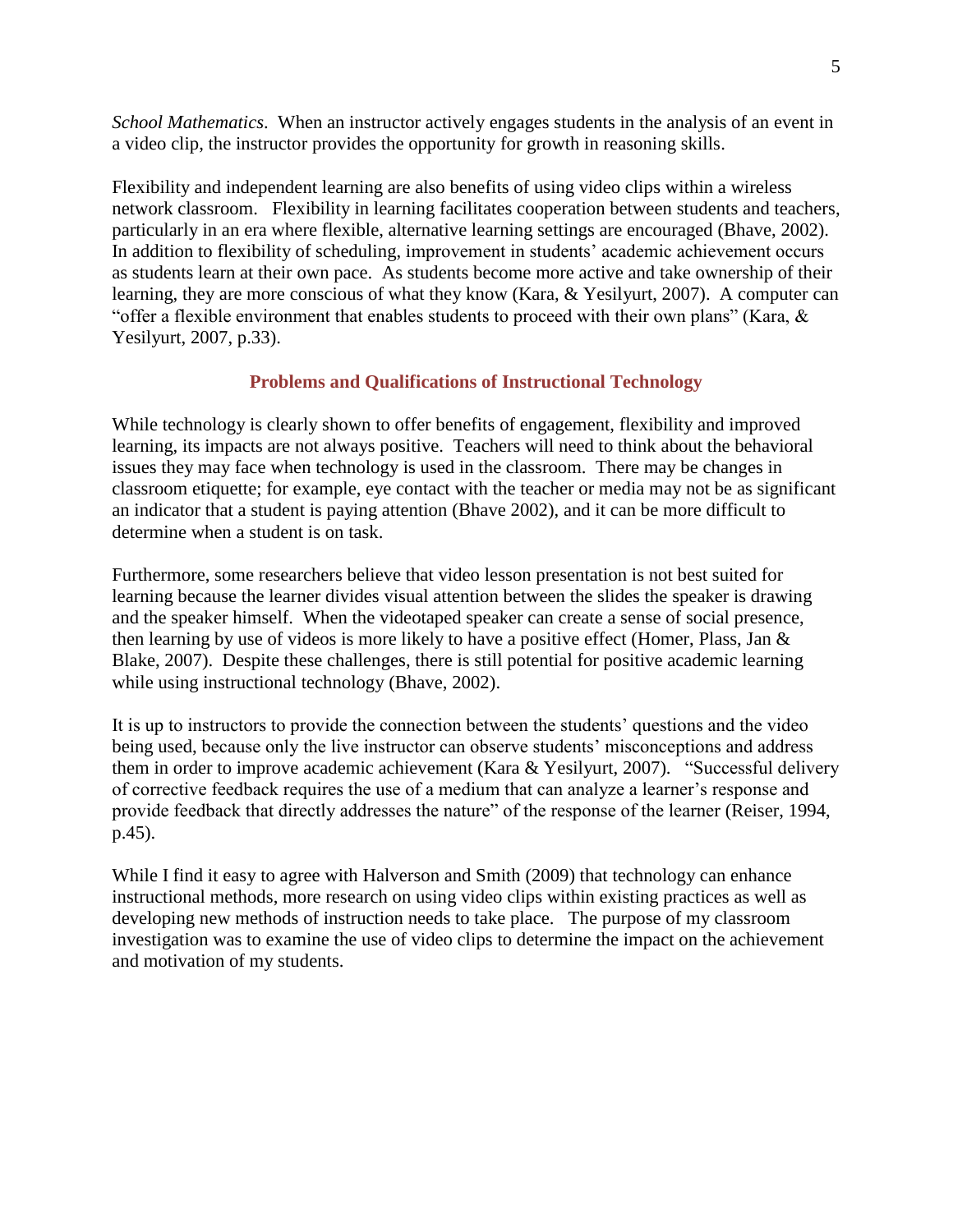## **How Video Clips were used in My Class**

Starting in the 2009-2010 school year, students at St. Francis De Sales High School were mandated to take the AP exam if they enrolled in an AP designated course. Prior to 2009, each student chose whether he or she wanted to take the exam. The new policy meant an increase in the number of students I must help prepare for the exam and so I was forced to rethink my strategies for helping students succeed on the AP exam. I needed a better understanding of the difficulties my students had in learning mathematics, and how I as a single teacher of over 70 students could help them most effectively. My calculus students have excelled in mathematics thus far, but as research shows, they are not alone in having gaps in their ability to perform mathematics needed for success in calculus.

After examining the content of the Thinkwell<sub>®</sub> multimedia calculus program and knowing (through reading the professional literature and observing my students" behavior) that technology affects student engagement and motivation, I decided to use the videos as an added alternative resource for building students" foundational calculus skills. I designated an area in my classroom for wireless computers, internet access and headphones for students to use throughout the day. In addition, I used the videos during my classroom instruction as an introduction to or reinforcement of the concepts I was teaching.

In the interest of student success, the Administrative Staff at St. Francis DeSales (http://www.stfrancisdesaleshs.org/about-us/mission-core-values) was very supportive of my idea of using the  $\textit{Thinkwell}_{\circledast}$  multimedia program to enhance classroom instruction and developed the tutorial lab for my calculus students. They provided laptops and headphone sets needed to pilot the program.

#### *Participants*

To better understand my students" background in this study, it is important to note that the course content is broken down into three main sections: "A" topics include differential calculus, "B" topics include integral calculus and "C" topics include material such as sequences and series (Diagram 1). The students taking the AB course have studied one year of Precalculus and are in the process of studying differential, "A" topics, and some integral calculus, "B" topics. The students taking the BC course have studied one year of mathematics that includes Precalculus and differential calculus, "A" topics. The BC students are continuing to develop their understanding of differential calculus by delving further into integral calculus, "B" topics, and going beyond the AB course by studying the "C" topics. These students have the most calculus experience by the time they take the AP exam.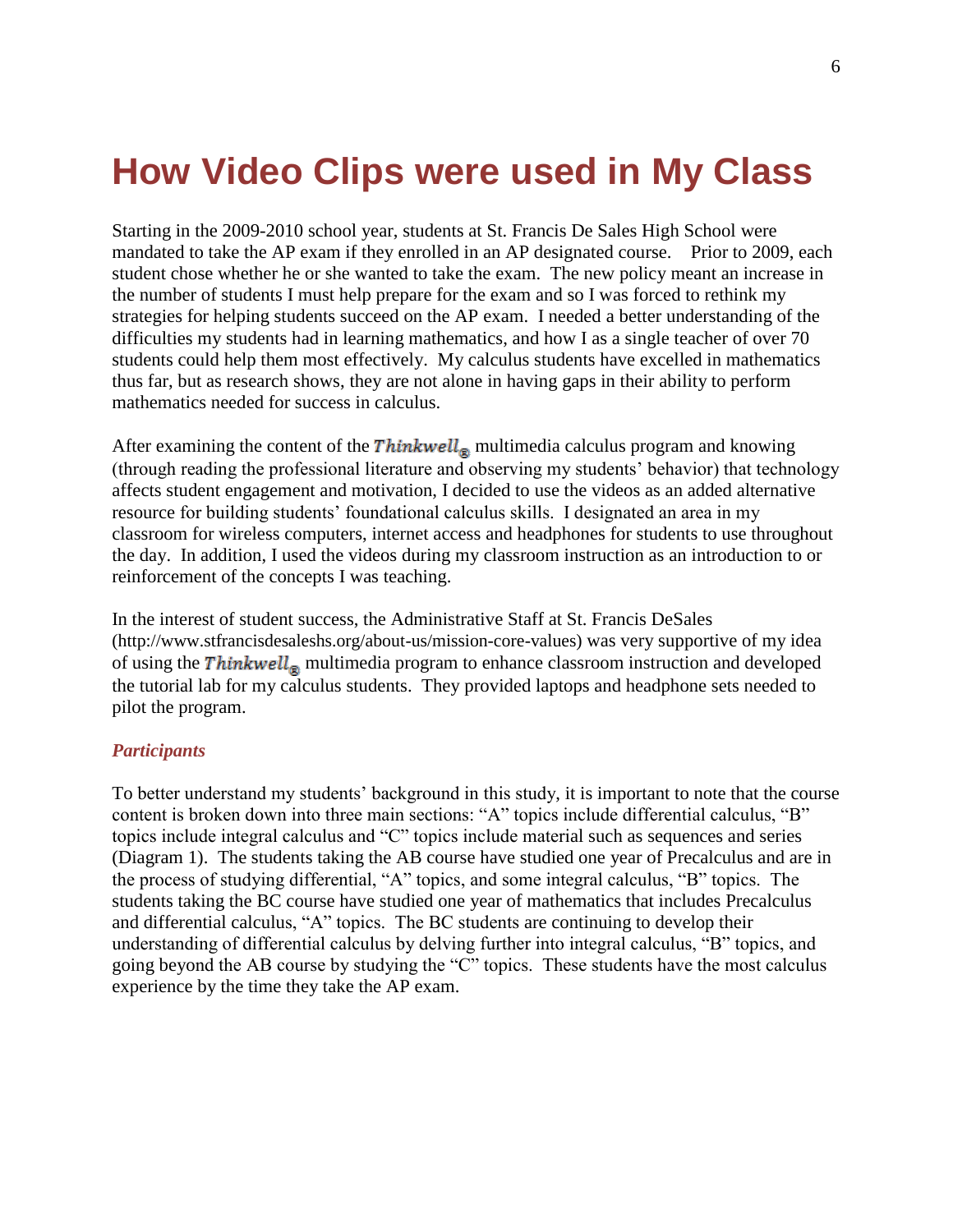

Diagram 1. Shows the integration of topics within courses at DeSales.

The students who were the focus of this study were those seventy students taking the AP Calculus AB exam. A majority of those students were from the AB course; the rest with the exception of one independent study student, are those who were in the BC course but elected to take the AB exam for various reasons (for example, their desire to focus on the "AB" material, and the realization they did not need BC credit for their chosen major in college).



Diagram 2. Demonstrates flow of students taking AP Calculus AB exam.

### *Intervention*

I wanted to start using the videos as soon as possible in order to evaluate their effectiveness within actual classroom lessons. The videos were well done, and I found Edward Burger, the videos" narrator, to be very funny. I found that the supplemental text gave an excellent preview of the entire lesson, so the instructor could determine whether the specific video is compatible to their own lesson. I soon felt much more comfortable focusing on when and how to use videos rather than worrying whether they were reliable.

When I used the videos as an introduction, I followed up with more detailed examples. I sometimes took what Edward Burger said and incorporated it into my own lesson. For example,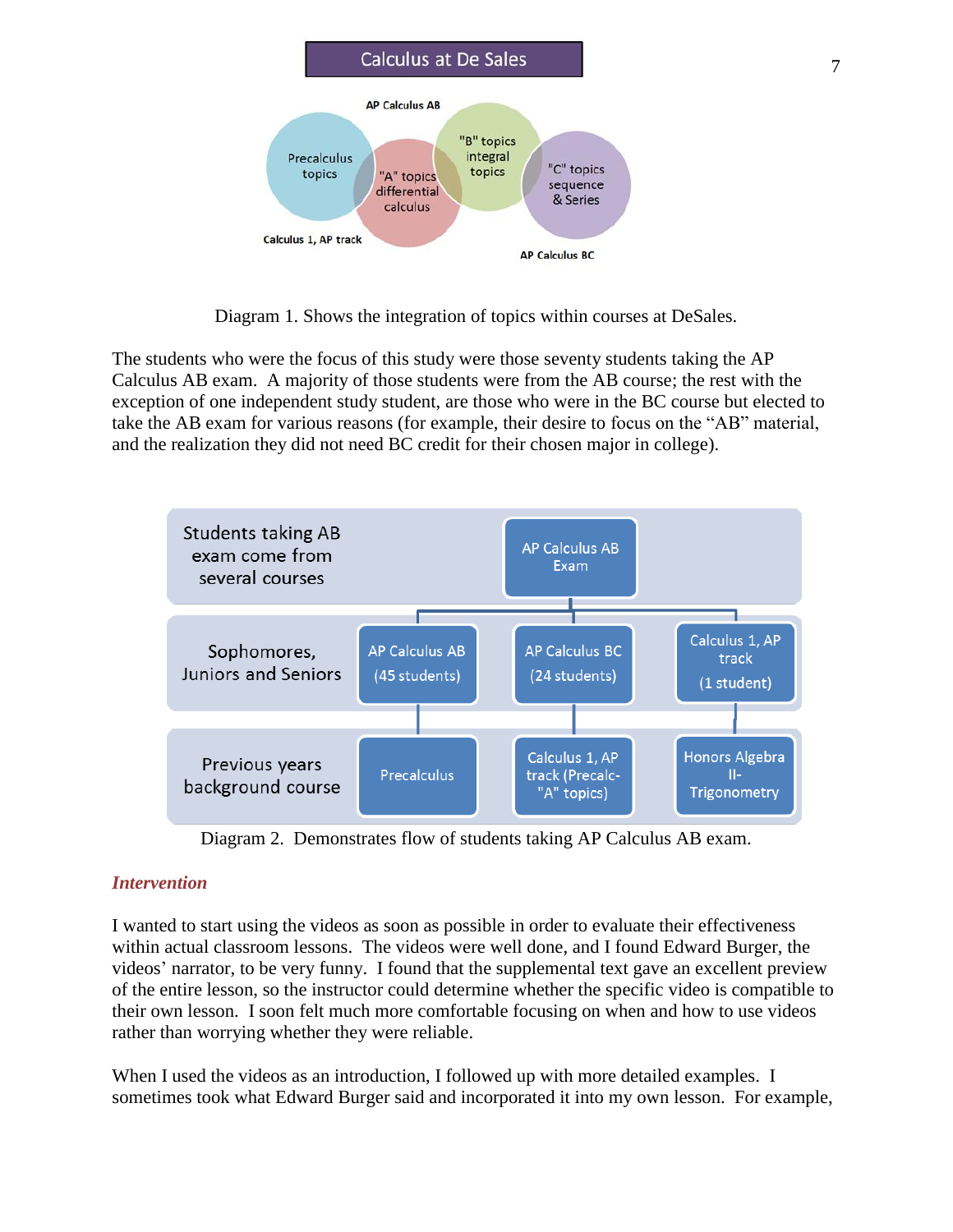in a video on limits, a graphical concept of a limit was represented as looking through a window. Depending on how the student was looking at the picture, Edward Burger showed the students how to know if the limit exists (Diagrams 3 and 4).



Diagram 3**.** Do the fingers want to touch, yes the limit exists. 2.12 Finding limits graphically. www.thinkwell.com.

I found myself asking his same question, "Do the fingers want to touch? Does the limit exist?" The students in turn would often say, "Yes, the limit exists because the fingers want to touch!" or "No, the fingers do not want to touch so for this function the limit does not exist."



Diagram 4**.** The fingers do not touch, no the limit does not exist. 2.12 Finding limits graphically. www.thinkwell.com.

This visual helped the students see that the function"s definition did not affect the limits answer. Overall, the videos were very visual and contain stimulating real life examples that effectively demonstrated the conceptual knowledge across to the audience. The videos also addressed procedural knowledge and misconceptions.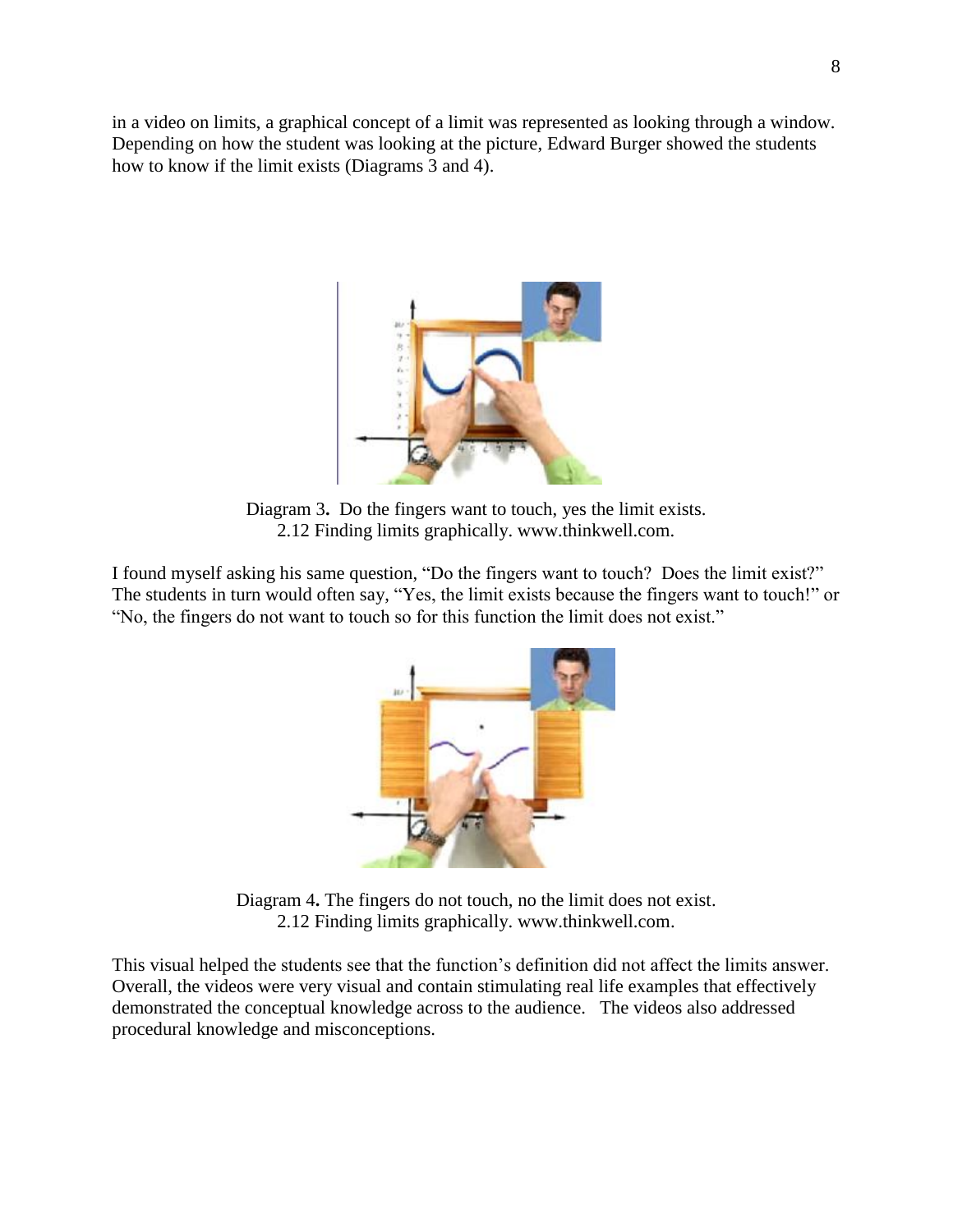In addition to using the videos as an introduction, I also used the videos as reinforcement after teaching and presenting examples. The videos summarized and reinforced the main part of what the students should have taken away from the entire lesson.

Students were also able to view the videos independently in the tutorial lab I set up for them. Students had access to the tutorial lab at any time during the school day to view videos of topics about which they wished to gain more understanding. Students were asked to fill out a log sheet and to provide notes about their understanding and evaluation of the video they watched and to file the sheet in the log binder.

#### *Collection and Analysis of Data*

#### **Data Collection**

In the fall of 2010, I administered a survey to determine students' attitudes and experiences in calculus. One hundred and fourteen calculus students in all of my courses completed the survey. The students then took a post survey in May 2011 to determine their current attitudes and experiences in calculus. I also kept a log book throughout the year noting student behavior and comments regarding videos.

At the end of January 2011, we studied the concept of Related Rates for one week and students watched one video in class on this concept. The students were given a test on Related Rate material, which is the pre-test of this study; most did not perform as well as I would have liked, even though they had viewed the video. After grading the test, I had plans to watch more videos and retest students on the material. Unfortunately, a member of the senior class passed away and the emotional toll on the on the entire school was great. It took quite a bit of effort to refocus students on their learning tasks, and I postponed the Related Rate post-test until after the AP exam. The first two weeks of May are when the College Board does their AP testing. Calculus AB and BC exam is usually given the first Wednesday in May.

At the end of April, ten days directly prior to the AP exam, our students were dismissed for spring break which was not optimal timing for AP examinations since it left students without guidance or structure immediately prior to the exam. After the AP exam, I showed AP Calculus AB students three  $Thinking$  videos regarding how to solve Related Rate problems involving the Pythagorean Theorem. In order to encourage students to watch the videos carefully, they were told pre-test scores would be used if their post-test score did not improve regardless of effect on quarter grade. Students were given three days to watch the videos in class plus the option of watching one video on their own time prior to being given the post-test. No student logged in watching a video on the Related Rates material on their own time to prepare for the post-test. No other instruction occurred in class and only a few students came for one-on-one help after school on the material.

The pre- and post-tests measured the same mathematical concepts, even though the contexts of the problems were different. Changes in the development from the pre-test to the post-test include: one free response problem and two multiple choice problems that were switched to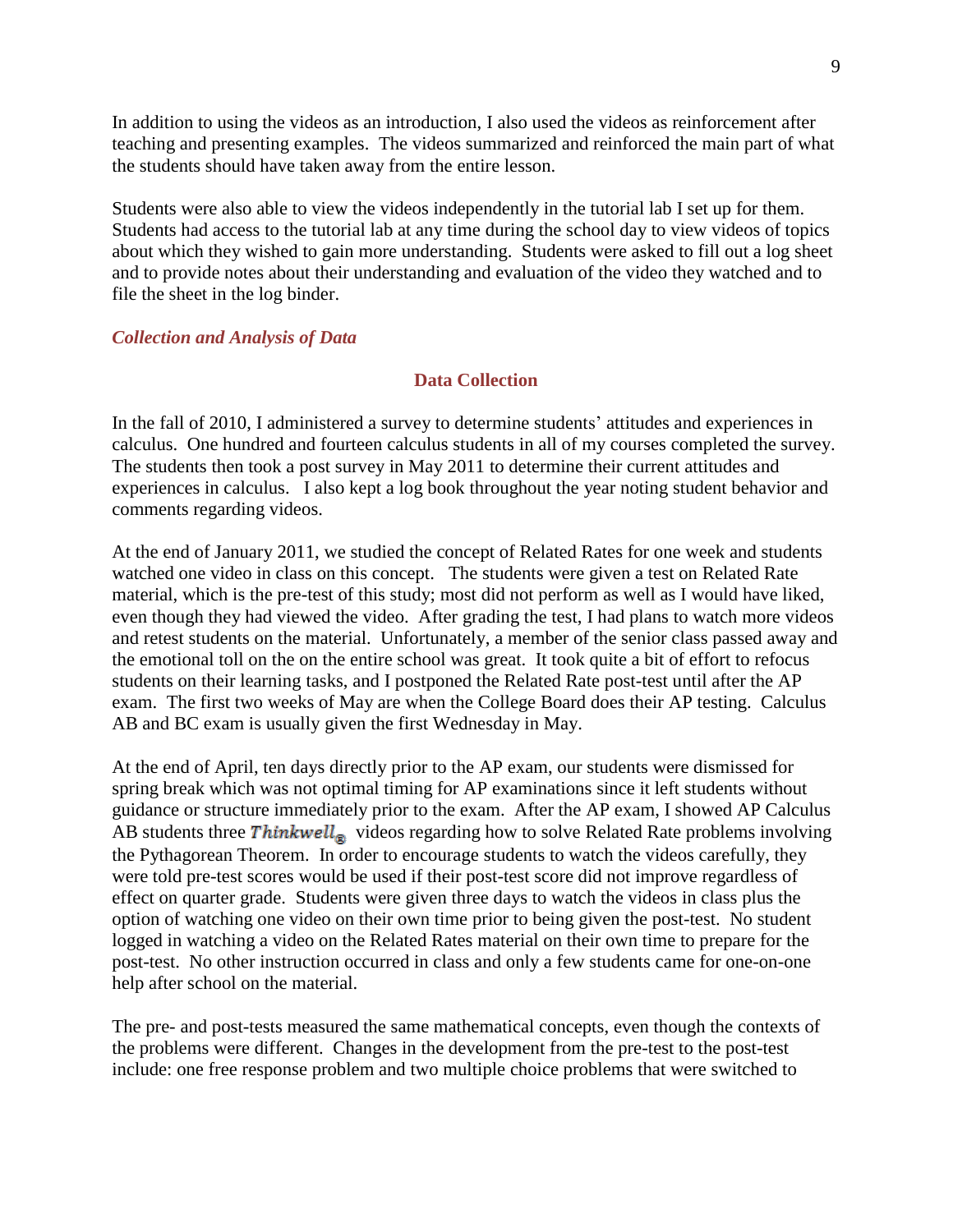Related Rate material involving the Pythagorean Theorem. These changes were made because of the lapse in time and because the review of the videos focused on those applications.

At the end of May during senior exam week, I interviewed six students to try to get a better understanding of student conceptions and the learning processes they used as a result of watching the videos. Of the six students I interviewed, I tried to represent a variety: one had done well with the videos, one had not. Another spoke English as a first language, another was an English language learner, etc.

### **Data Analysis**

In the data, I was looking for reliable and significant changes in conceptual knowledge and student attitudes as a result of watching the  $Thinking$  inh  $kwell$ <sub> $\odot$ </sub> videos.

First, I wanted to know whether the  $Thinking \times$  ideos made a difference in student learning of the concept of Related Rates and also on their AP test scores. A t-test analysis was performed to determine whether the mean score on the Related Rates test from 2009-2010 AB students was significantly different from the mean score of the 2010-2011 AB students. Similarly a t-test analysis was performed to determine if the mean scores of the Related Rates pre and post-test for the 2010-2011 students changed significantly. A t-test was also conducted in order to determine if there was significant increase in the AP results for students in the 2010-2011 cohort versus the 2009-2010 year, and whether there was a significant difference in AP scores for those who watched videos on their own accord versus students who only observed videos as a part of a class lesson. Additional qualitative evidence for conceptual knowledge came from my impressions noted in my log book and during interviews with the students.

In looking for changes in student attitudes as a result of watching  $\textit{Thinkwell}_{\odot}$  videos, a t-test analysis was conducted on the pre- versus post-survey Likert-scale scores to determine if there were reliable attitude changes for each of the seven questions posed on the survey to all calculus students. My log book and student interviews served as a source of qualitative data in describing the change in my students' attitudes. The following analysis includes quantitative and qualitative evidence on conceptual knowledge and student attitudes.

## <span id="page-9-0"></span>**Results of Data Collected**

### *Quantitative Indicators of Students' Change in Conceptual Understanding*

The 2009-2010 Related Rates test and the pre and post Related Rates test for the 2010-2011 year were all comparable in nature and were valued out of a raw score of 24 points. Based on the ttest results, the 2009-2010 Related Rates test and the 2010-2011 post Related Rates mean scores were significantly different. For the results of analysis, the 2010-2011 students taking the post Related Rates test ( $M = 18.43$ ,  $SD = 5.06$ ) tested significantly better after watching the videos than did the 2009-2010 students who did not have access to videos ( $M = 13.05$ ,  $SD = 4.79$ ), t  $(84) = 5.09$ ,  $p < 0.01$  (two-tailed), d=1.09 (Table 1).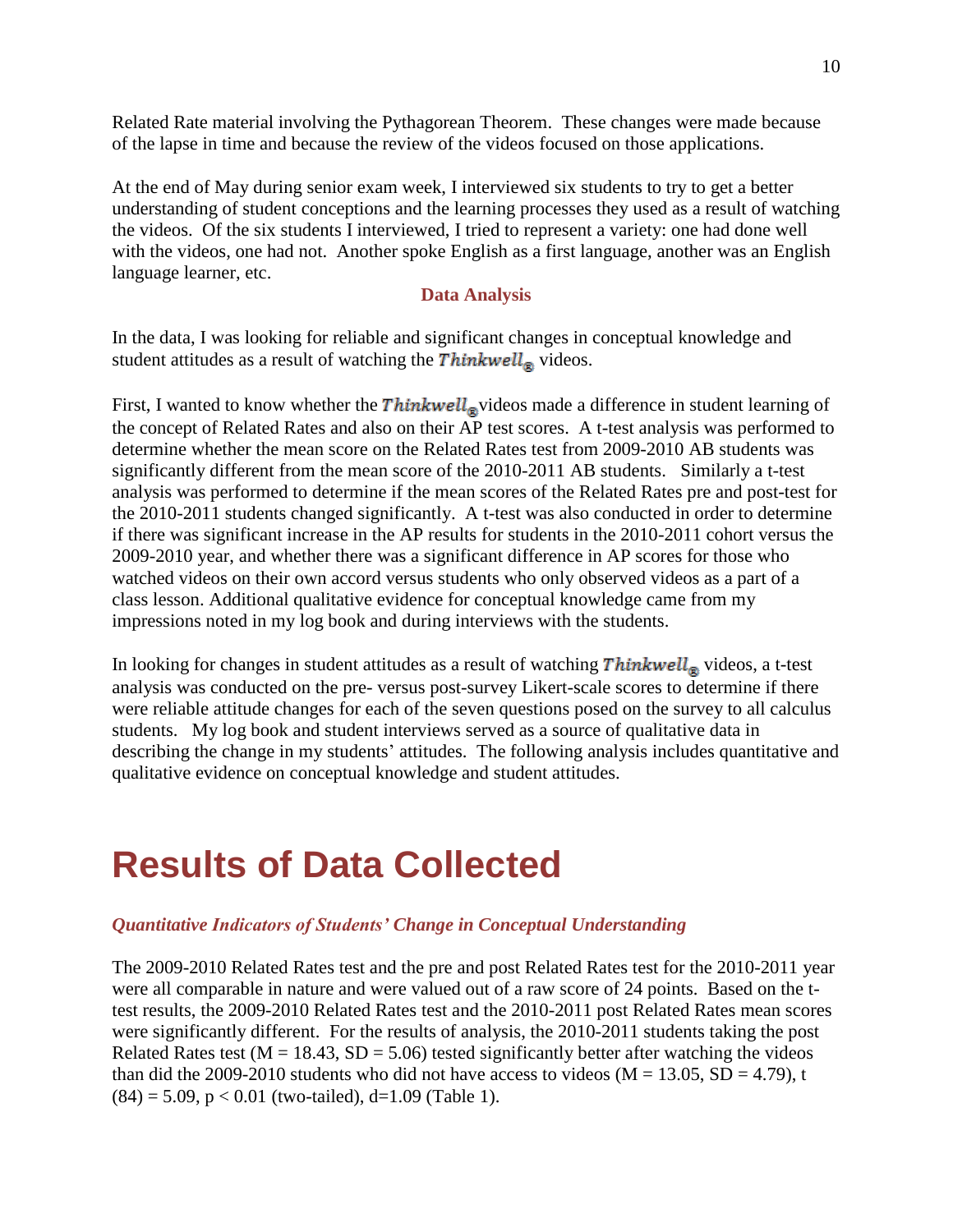| <b>Related Rates t-test</b> | 2009-10 (no videos) | Post:2010-11 (videos) |
|-----------------------------|---------------------|-----------------------|
| Average:                    | 13.05               | 18.43                 |
| % out of 24                 | 54.36               | 76.77                 |
| standard deviation          | 4.79                | 5.06                  |
| standard error              | 0.76                | 0.74                  |
| effect size                 | 1.09                |                       |

Table 1. Related Rates test scores for students in the 2009-2010 and 2010-2011 cohorts.

Also based on the t-test results, a significant change occurred between the 2010-2011 pre-test and the 2010-2011 post-test Related Rates mean scores. In the analysis, the 2010-2011 students taking the post Related Rates test ( $M=18.43$ ,  $SD= 5.06$ ) tested significantly better than they did on the pre-test (M=11.82, SD=8.05), t (46) = 10.58,  $p < 0.01$  (two-tailed), d=1.01, after viewing three additional instructional videos on the topic of Related Rates (Table 2).

| <b>Related Rates t-test</b> | Pre: 2010-11 | Post:2010-11 |
|-----------------------------|--------------|--------------|
| Average:                    | 11.82        | 18.43        |
| % out of 24                 | 49.27        | 76.77        |
| standard deviation          | 8.05         | 5.06         |
| standard error              | 1.20         | 0.74         |
| effect size                 | 1.01         |              |

Table 2. Pre- and Post- test scores for students in 2010-11.

Despite the fact that students with access to the videos performed better on classroom exams, the students' overall AP scores remained approximately the same from 2009-10 to 2010-11. The ttest showed no significant difference in the scores from one year to the next ( $p=0.37$ ). In addition, there was no significant difference in students" AP scores between the 2010-2011 students who watched videos on their own accord in the tutorial lab versus those who didn"t (p=0.17, two-sample assuming unequal variances) (Table 3 and Table 4).

| Year                  | <b>Total Students</b> | <b>Average Score</b> |
|-----------------------|-----------------------|----------------------|
| 2009-2010             | 70                    | 1.714                |
| AB Calculus AP Scores |                       |                      |
| 2010-2011             | 70                    | 1.543                |
| AB Calculus AP Scores |                       |                      |

Table 3. AP scores results from 2009-10 students and 2010-11 cohorts.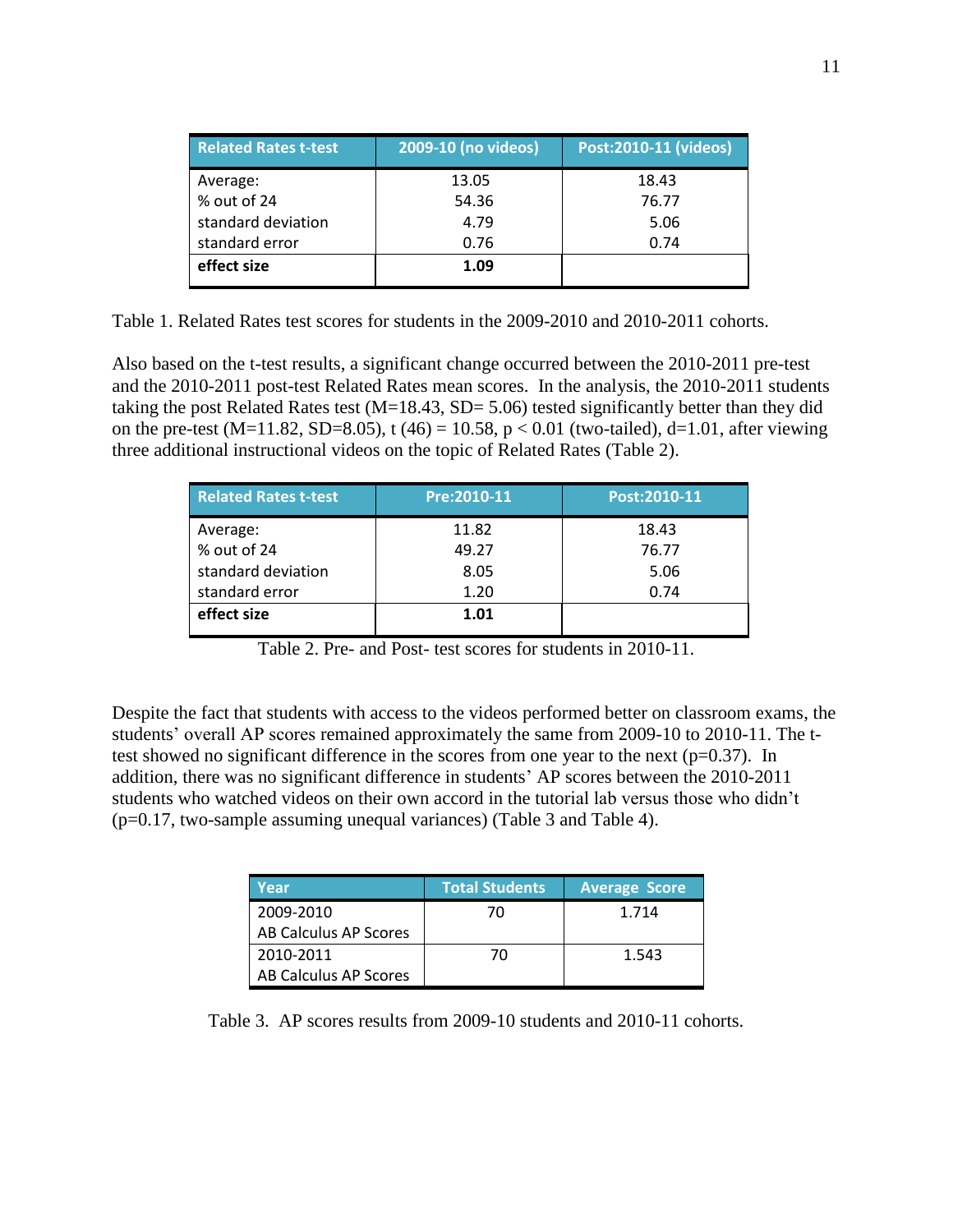

Figure 1. Comparison Chart of students" AP Scores. Scores basically same.

### *Qualitative Indicators of Change in Students' Conceptual Understanding*

Overall, most students liked having the videos as a part of the lesson. When asked in 1-1 interviews, most students could not pinpoint an "Ah-ha" moment when the videos helped them understand a concept. Some students felt they continued to gain a better depth of understanding by re-watching the same videos.

English Language Learners reported that the videos gave them the opportunity to pause the video to think about what was being said. The videos also provided the option to re-play a portion of the video for better understanding that they couldn"t do in a live lesson.

Students" answers on tests were another indication that their conceptual understandings were improved. Their written answers showed conceptual reasoning that was demonstrated on a video, as well as raised in discussion in my own lesson. The majority of time the videos seemed to help students communicate their understandings; however, one student noted in an interview that he felt the videos helped in his understanding, but acknowledged "sometimes I feel like I know how to do things but that still doesn"t mean I understand it."

Another indication that students were influenced by the videos was that concepts minimally attended to in the videos were less understood by students. For example, calculating answers to three decimal places was not emphasized in the videos, although this is something students must do on the AP Exam. Also the videos did not focus on connecting directional words in Related Rates problems to positive or negative values as specifically as expected on the AP exam, though the concept was touched on briefly. Class tests on both of these concepts reflected more inaccuracies from the students.

Instructors must be aware of the differences in what the videos present and what must be emphasized for success on the AP exam. The videos alone are not enough. Instructors need to interact directly with the students to interpret the information presented and bring the students' understanding to a deeper level. Using the videos to introduce, demonstrate or help pull material together is good but not the total package. The live teacher, who can begin to interpret where the students are in their understanding of the material, is an important part of the classroom.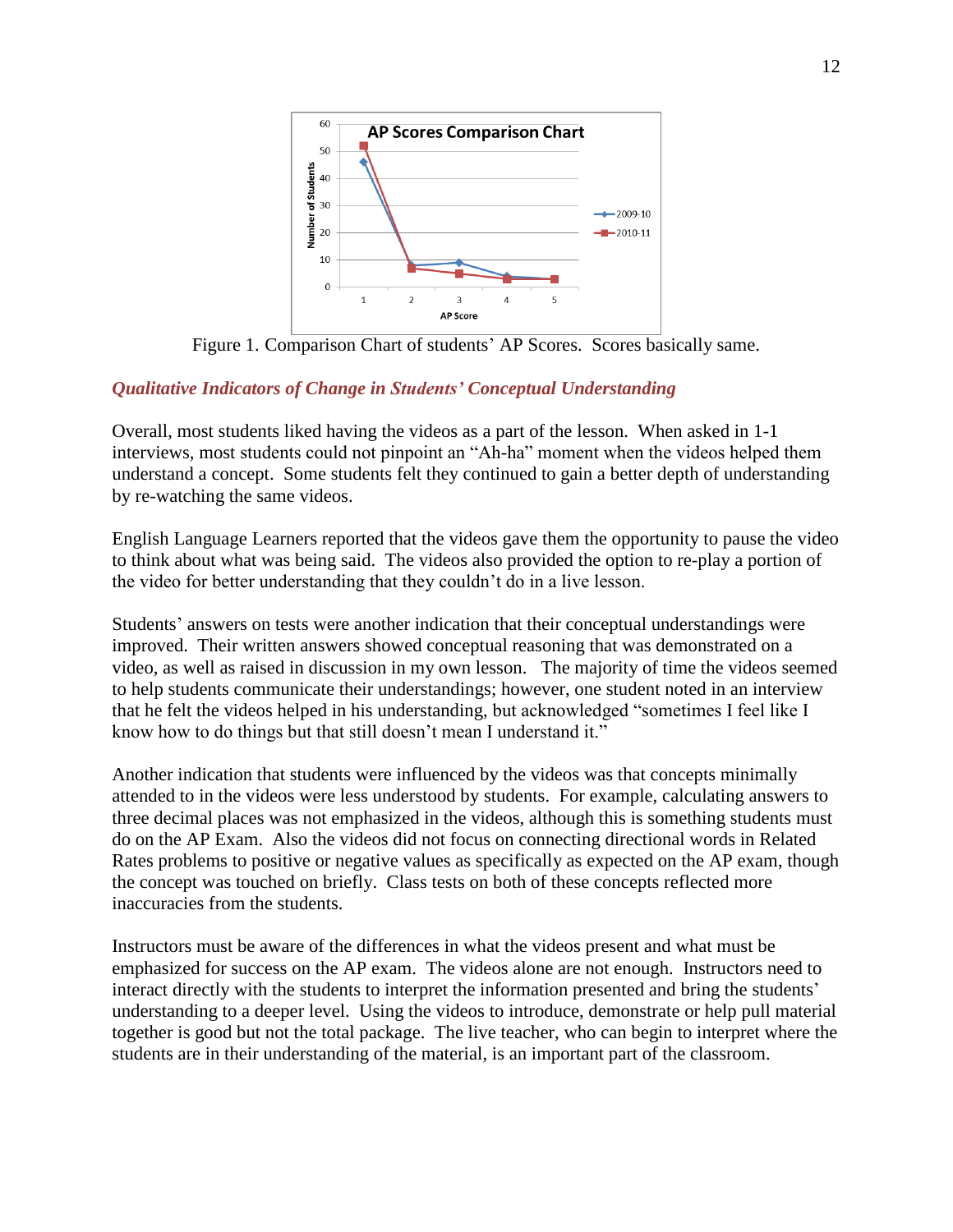Students indicated mixed thoughts on the placement of the videos in the lesson but more noted a preference to using the videos as a follow-up. Students commented, "the video improved my understanding of what you previously taught" and "I learn best when you teach the material by using hands-on demonstrations and the re-emphasizing them with  $Thinking$  inh  $\textit{Thinkwell}_{\text{m}}$  videos." Most students felt the videos helped with their understanding of the material and have indicated they would like to have the option of viewing the videos at home to accommodate their schedule.

There were a few students who adamantly did not like and did not want to watch the videos, a reminder of the diversity of learners within a classroom. For some students the videos helped them "understand concepts visually but not retain the information." There were times when students preferred my version of the lesson. "I liked your "whoop there it is" better, you made more sense. I get very confused by how he is doing the problem, I would much rather listen to you Mrs. S!"

Regardless of which method of instruction best fit each student, most students seem to be conscious of their need to blend procedural knowledge with their conceptual knowledge. One student commented, "I learn best when we first watch the Edward Burger videos then you elaborate/explain into more depth on the material. Step by Step Instruction also really helps me a lot," noting his need to understand the concepts with the procedural knowledge connection. Another student who recognized the need to blend procedural knowledge with conceptual knowledge noted with amazement "I learn best when you explain conceptually, teach me how to fish-don't just hand it to me. I am amazed at the number of kids who just follow steps and don't know why they are doing something!"

### *Quantitative Indicators of Change in Students' Attitudes*

The t-tests performed on the total survey results and individually for questions 1, 4 and 5 showed no reliable difference in attitude from the pre to post survey on these t-tests.

**Q1:** I feel confident about my ability to do Calculus (p=0.39).

"I have to sit and stare down a problem and work it out. The  $\textit{Thinkwell}_{\circledast}$  videos helped for that 'Ohhhh' moment when you figure something out and put it in your own words!"

"I found I had to really work at understanding calculus. I had to get help, watch videos and practice a lot before I got it."

**comments from students' surveys**

Calculus in my Career (p=0.24).

**Q5:** Calculus is fun (p=0.48).

**Q4:** I feel I need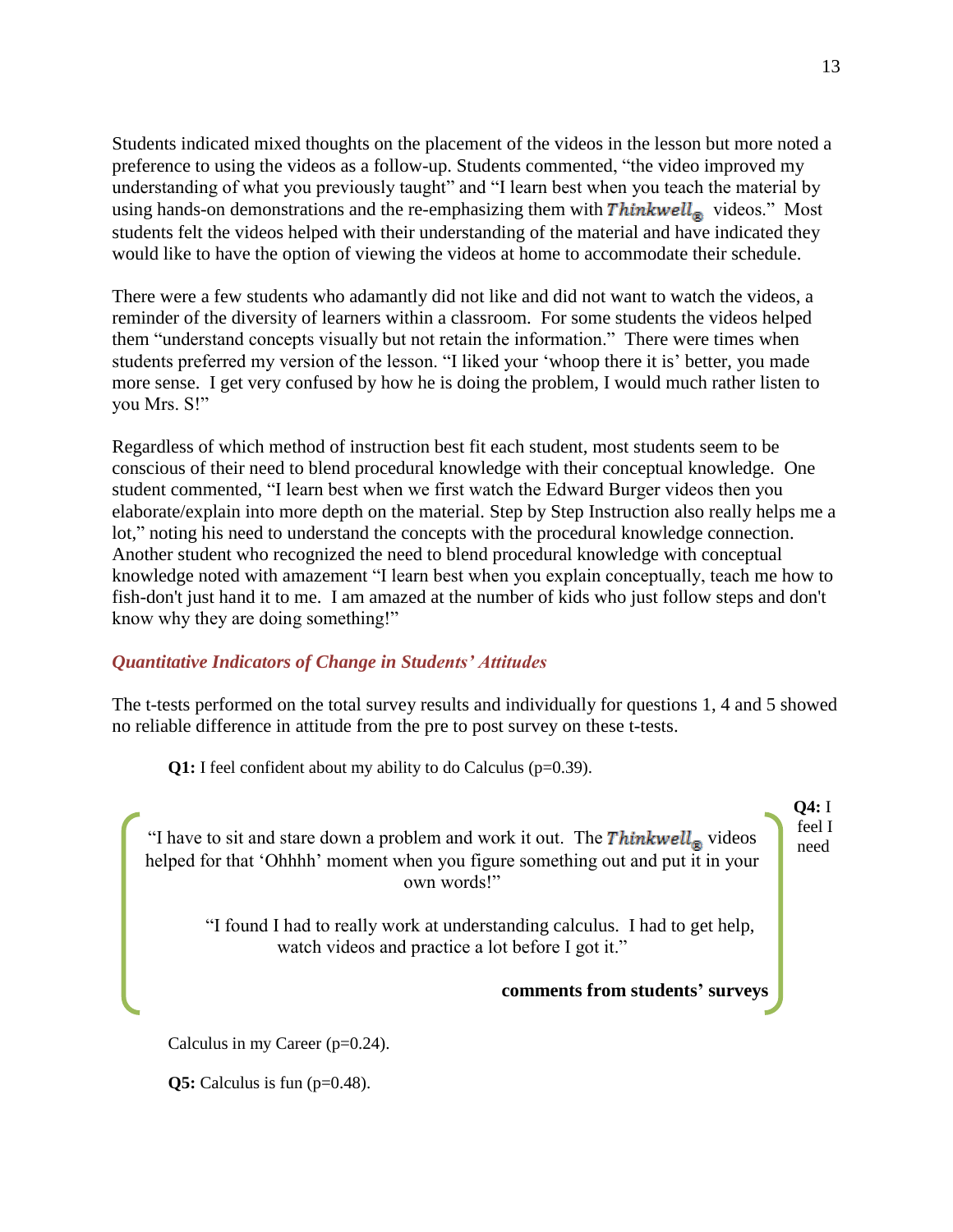However, the t-tests performed on questions 2, 3 and 7 (below) show at least a reliable yet not huge difference in the students' response from the pre to post survey. The change in attitude on question 6 was highly reliable and a more evident increase. The student"s choice of answers was as follows:

> 1=Not at all (does not agree) 2=Somewhat (agree a little) 3=Mostly (agree most of the time) 4=Very much (agrees completely)

The t-test results with each question are as follows: Students" attitudes in both questions two and three decreased (moved toward disagreement) reliably whereas students" attitudes in both questions six and seven increased (moved toward agreement) reliably. While I can"t explain these results with complete confidence, I speculate about them below.



*Figure 2*. Pre- and Post-intervention surveys mean scores for questions with analysis results showing a significant change.

### **Q2: Learning Calculus is important to me.**

For the results of analysis of the student survey, the students' attitudes on the post survey on question 2 ( $M = 2.96$ ,  $SD = 0.78$ ) have declined reliably over their attitudes on the pre-survey (M  $= 3.13$ , SD = 0.76), t (112) = 2.52, p = 0.01 (two-tailed), d = -0.22. The decline seems to me to be an indication of several significant aspects of students' understanding of themselves. Seniors close to graduation have a better idea of what they want to study and their universities' required curricula for their intended major. Many students may not need the calculus level for their major choice of study. My discussions of balancing life may also impact their answer in this question as they realized what was most important to accomplish and consequently calculus was not viewed as important a part of life as before. From talking with my students, I would say this is not an indication that they regret taking calculus or don"t see the importance of studying calculus.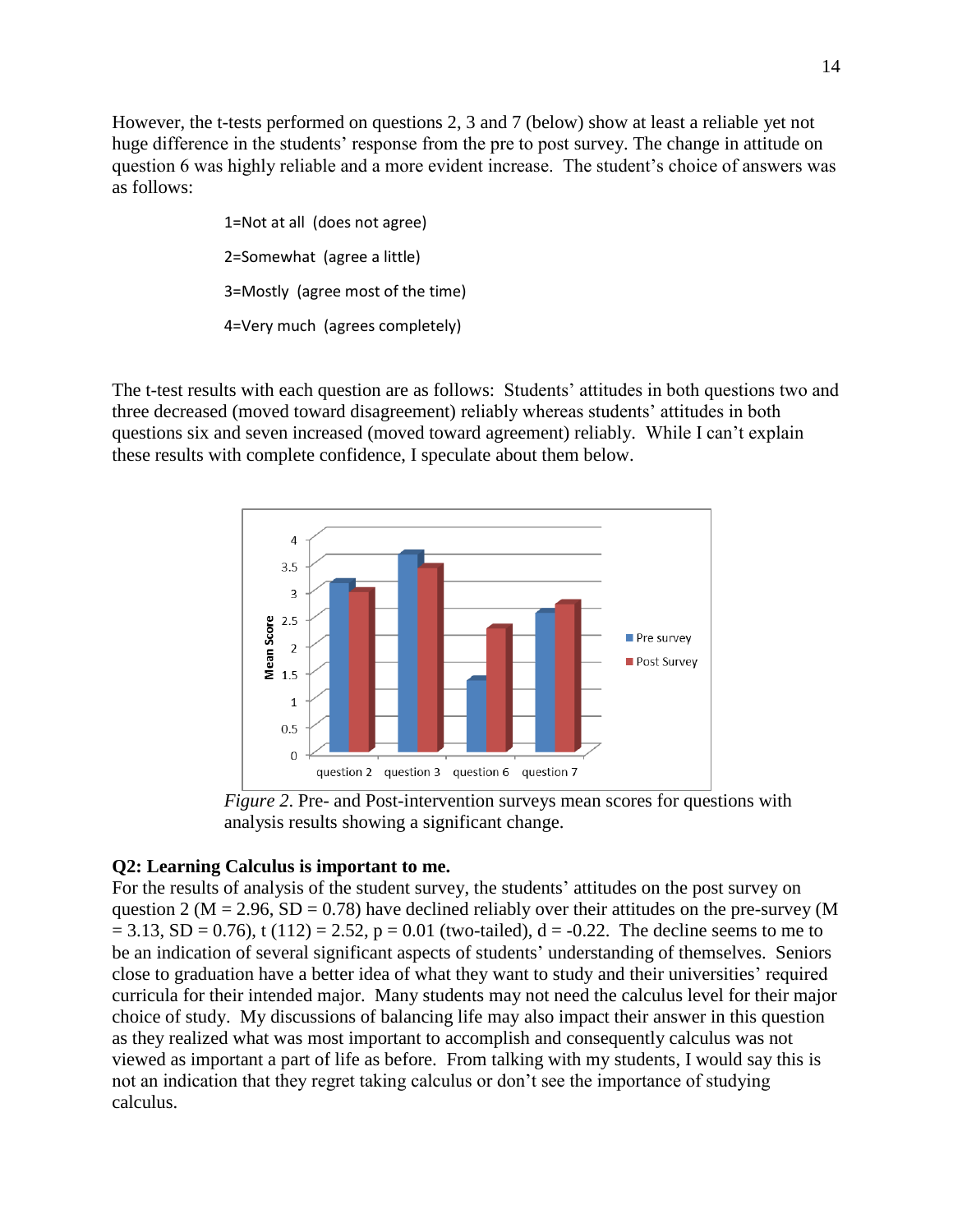### **Q3: By taking Calculus I will be more ready for college.**

Similarly in the results of analysis of the student survey, the students" attitudes on the post survey on question 3 ( $M = 3.66$ ,  $SD = 0.69$ ) have declined reliably over their attitudes on the presurvey (M = 3.41, SD = 0.54), t (112) = 3.62, p < 0.01 (two-tailed),  $d = -0.41$ . These results reflect the students' lack of awareness in the skills for college they developed by studying the difficult topics in calculus. It would be interesting to see how the students would respond in one year from now after their first year of study at a university; I believe their perception would be different. I suspect that this decline more reflects students" attitudes in understanding the requirements their specific major has at a university; many students have realized since the presurvey they did not need mathematics as high as calculus for their major.

### **Q6: I use instructional software to help me learn mathematics.**

In the results of analysis of the student survey, the students' attitudes on the post survey on question 6 ( $M = 2.29$ ,  $SD = 0.94$ ) had a highly reliable difference over their attitudes on the presurvey (M = 1.33, SD = 0.62), t (112) = -10.55, p < 0.01 (two-tailed), d = 1.21. I expected students who viewed videos outside of class to have a higher response on using instructional technology, but found that all students took ownership of the videos viewed within the classroom as a part of their personal study experience.

### **Q7: I know how to study mathematics.**

Finally in the results of analysis of the student survey, the students' attitudes on the post survey on question 7 ( $M = 2.74$ ,  $SD = 0.77$ ) had a reliable difference over their attitudes on the presurvey ( $M = 2.58$ ,  $SD = 0.73$ ), t (112) = -2.07, p = 0.04 (two-tailed), d = 0.21. Students began with the belief they knew how to study mathematics, then underwent some struggles and changes in their study skills. The results here show the students' recognition that they developed new skills or ideas about how to study mathematics, which shows an increase in confidence.

### *Qualitative Indicators of Change in Students' Attitudes*

The students were entertained by the  $Thinking \times$  videos; there was laughter at the speaker's jokes. An AB student commented, "The videos did help. The first few were silly but once you got used to it they were beneficial." Many times, Edward Burger, the narrator in our videos, used simulated play with an entertaining attitude that seemed to capture most students" attention and make the concepts come alive to them with a real-world application. I did notice that some of the references were directed toward individuals from my generation, so while I got the joke, the students just stared and then laughed at me for laughing. For example, in one video there was a respectable imitation of President Ronald Reagan; however, while these students know who he was, they really don"t recognize his personality traits and voice since he was President before they were born.

The social engagement of the students with the videos, referenced as important in effective technology use (Homer, Plass, Jan and Blake, 2007), was evident when my students responded out loud to the narrator's questions. The students interacted with the narrator as if he could hear what they were saying. This interaction often provided a platform for discussion after the video.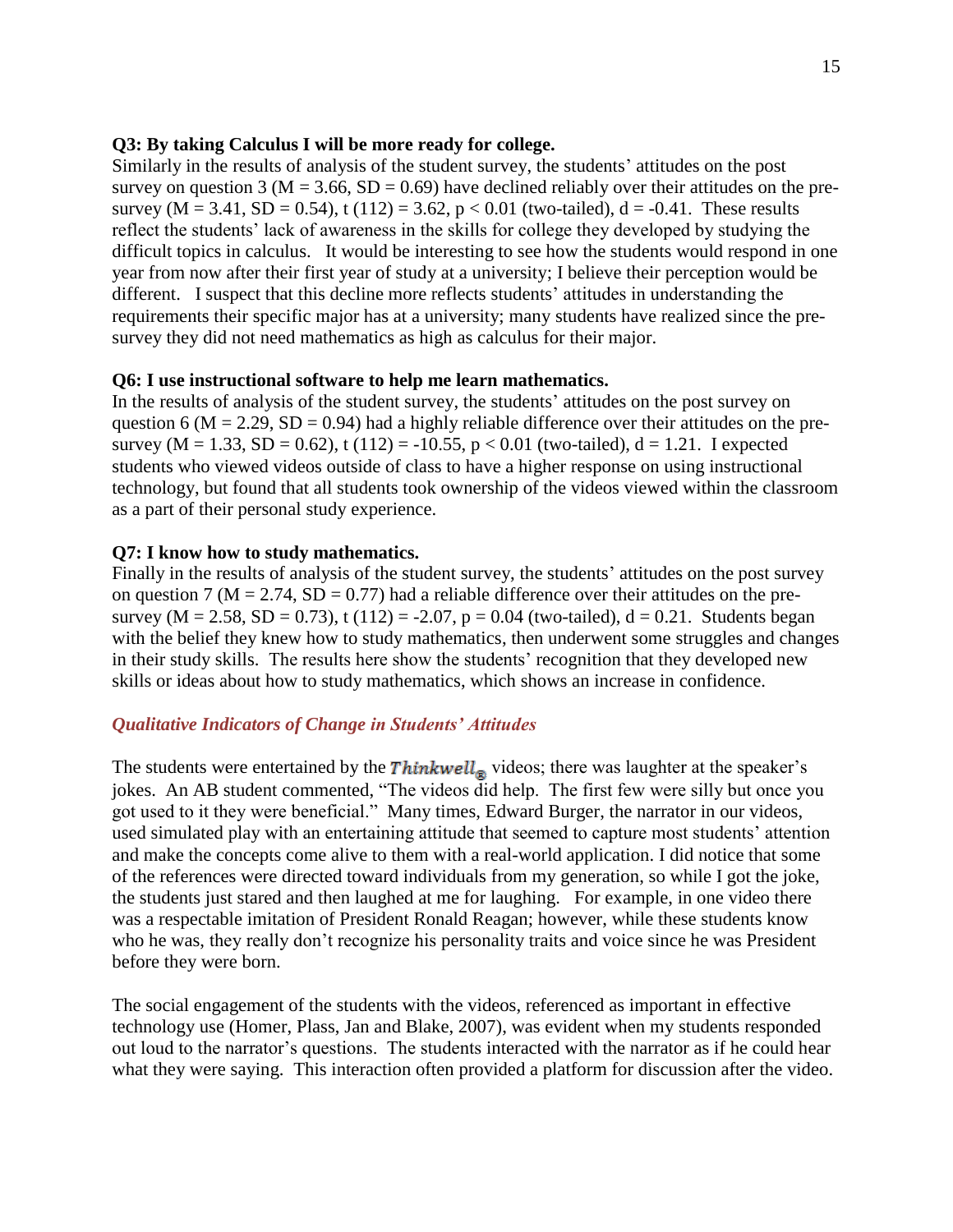For many students, the videos made examples of real-world problems come alive, and this was motivational. As one commented, "Real-world topics motivated me to study more because I felt that"s how I would apply my math on a daily basis." More than one student mentioned their understanding of the Related Rates topic strengthened at some point in watching Edward Burger demonstrate a problem by throwing a rock into a pond and then performing the math to solve for the occurring changes. They said the visual representation was very helpful in keeping them motivated to understand the problem and finally get the concepts.

As the year progressed, the students became more comfortable accessing the tutorial lab. They quietly slipped into my classroom, put the head phones on and went to work. The tutorial lab was inviting to students and seemed to provide some students with the motivation to spend more time studying calculus; four out of five days during the year at lunch, there were approximately twenty students working on math. Some students who ended up studying weren"t even from my classes!

Getting seniors to pay attention and do anything in May, regardless of the methods employed by the instructor, is difficult. Often throughout the year while watching video clips, students" behavior did not appear to demonstrate attention; however, research shows that this behavior may not necessarily be a lack of attention, but could be a demonstration of how the students in this technology generation learn. Some students demonstrated boredom or exhaustion by yawning or falling asleep during a video. Their behavior may also be explained by this student"s comment: "I found I used the videos at the beginning of the year and then preferred your teaching." While video clips can help learners see the relevance topics have in their own lives, overuse can, I found, cause them to lose interest.

The survey results showed that frustration in learning impacted the students' attitudes in comments like, "I like calculus, but when something doesn"t come to me after multiple tries, I find it hard to push on" and noted in one survey, "Calculus is really hard!" Helping students persist in solving mathematical situations needs exploration for solutions beyond the use of technology.

## <span id="page-15-0"></span>**Conclusions**

### *Limitations of the study*

A majority of the AB calculus students scored lower than the BC students on the AP Calculus AB exam, probably because they lacked the experience in calculus that the BC students have from previous courses. They struggle more with algebraic manipulations and those who score lower also lack the motivation to engage in calculus at the level they need to in order to derive an understanding of the material so they can test well. This does not mean they can't learn calculus or learn to be successful. Patience is necessary in order to get students where they need to be and feel good about what they've learned. There is no one recipe that fits for all classes. Every year means new students, new difficulties, and new challenges to staying flexible.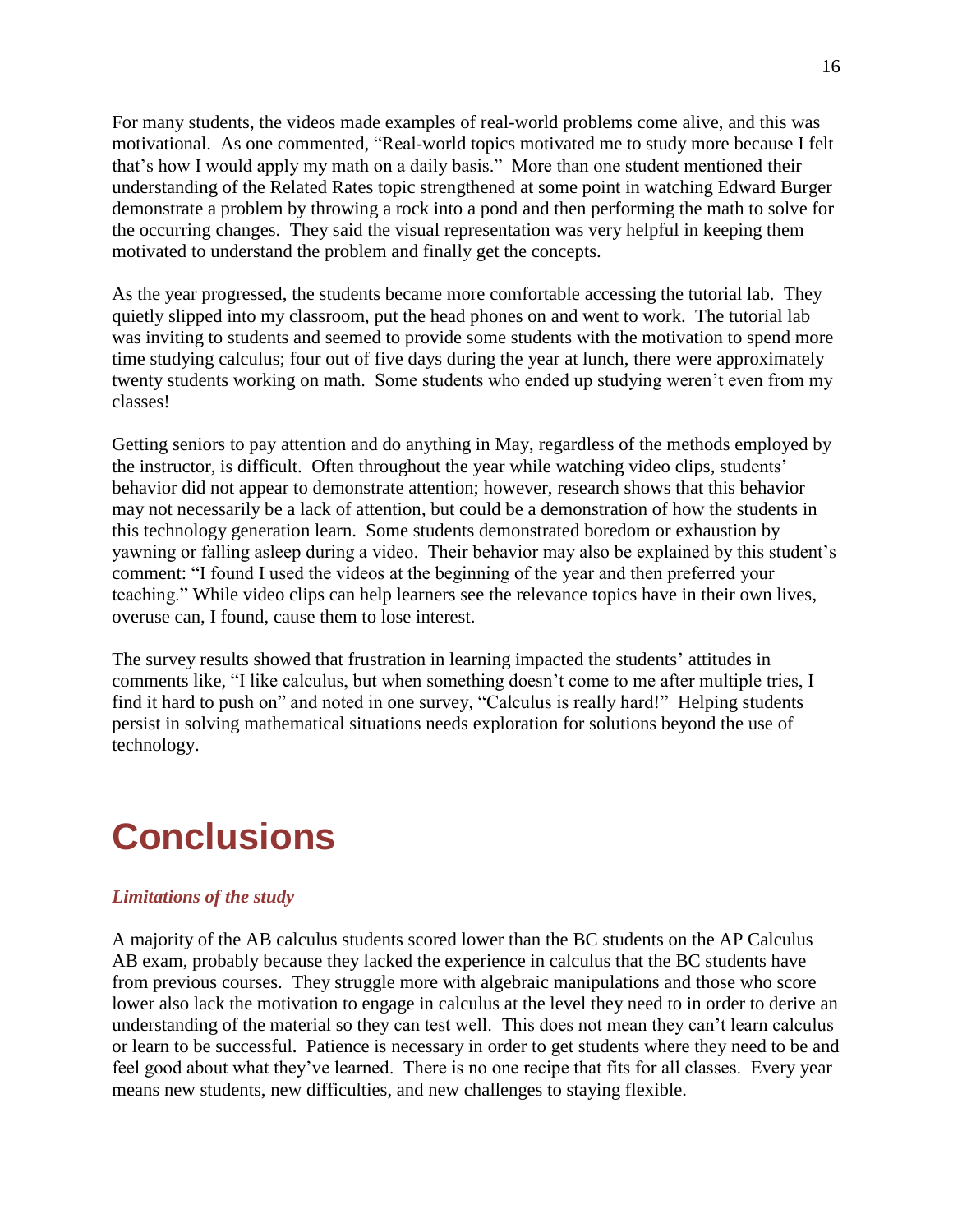Two situations that I speculate impacted the students' performance on the AP exam include the loss of a close classmate within a couple of months prior to the AP exam and the occurrence of a ten day spring break that ended 3 days prior to the exam. With these major challenges, I would expect these students" AP scores to be lower than the previous year, yet the scores remained the same with the use of video clip being the only additional positive change.

Most calculus students do care about their grades even though they may lack understanding in how to be persistent. They can be taught to utilize all materials at hand in learning calculus. The threat of failing rather than the use of instructional videos may have provided some motivation for improved in-depth study of the material. One senior (female) noted that in the end a group of the students realized they needed to understand the Related Rate material so they got together and helped each other out. The Related Rates test results may have also improved due to a concentrated focus on applications of the Pythagorean Theorem in the types of Related Rates problems. In addition, students may have processed the material over the months between the pre and post-test dates which may have also had an effect on the test scores.

It"s hard to tell exactly how much the videos impacted students" understanding of calculus but the study results clearly show a positive change in students" desire to study. At the same time, a student comment stating "Your personality has made me want to learn calculus!" serves a reminder to me that motivational improvement involves more than just videos; my encouragement and providing the opportunity to study was also part of what the students responded to. The videos were the tool used in making an inviting environment for the students.

In consideration of the students" emotional state near the administration of the Related Rates pretest, we moved to a different and less intense topic of study and put the post-test for Related Rates on hold. Also to be noted that with great consideration to the emotional state of the students the topic of Newton"s Law of Cooling was later avoided because of the many references to death; we covered differential equations but not specifically Newton"s Law of Cooling. Unfortunately for my students, one of the written problems on 2010-2011 free response was involving that particular topic; the avoidance of this topic may have directly impeded the students" AP scores from improving from the previous year.

#### *Future directions for the study and teaching*

A request to order enough site licenses of the  $\mathit{Thinkwell}_{\mathcal{R}}$  multimedia program so all Calculus students can access the on-line videos at home along with the other components of the multimedia program has been made. Over the next few years my students and I will continue to use the Thinkwell<sub> $\circledast$ </sub> videos and other components of their multimedia program. Also in order to continue to improve teacher learning and understanding of available technology and thus enhance student learning, I plan to work with the school administration on expanding use of videos and online activities for other subjects within mathematics and other departments. In addition, I would make the following recommendations, which may be applicable to researchers, and teachers and administrators in many schools.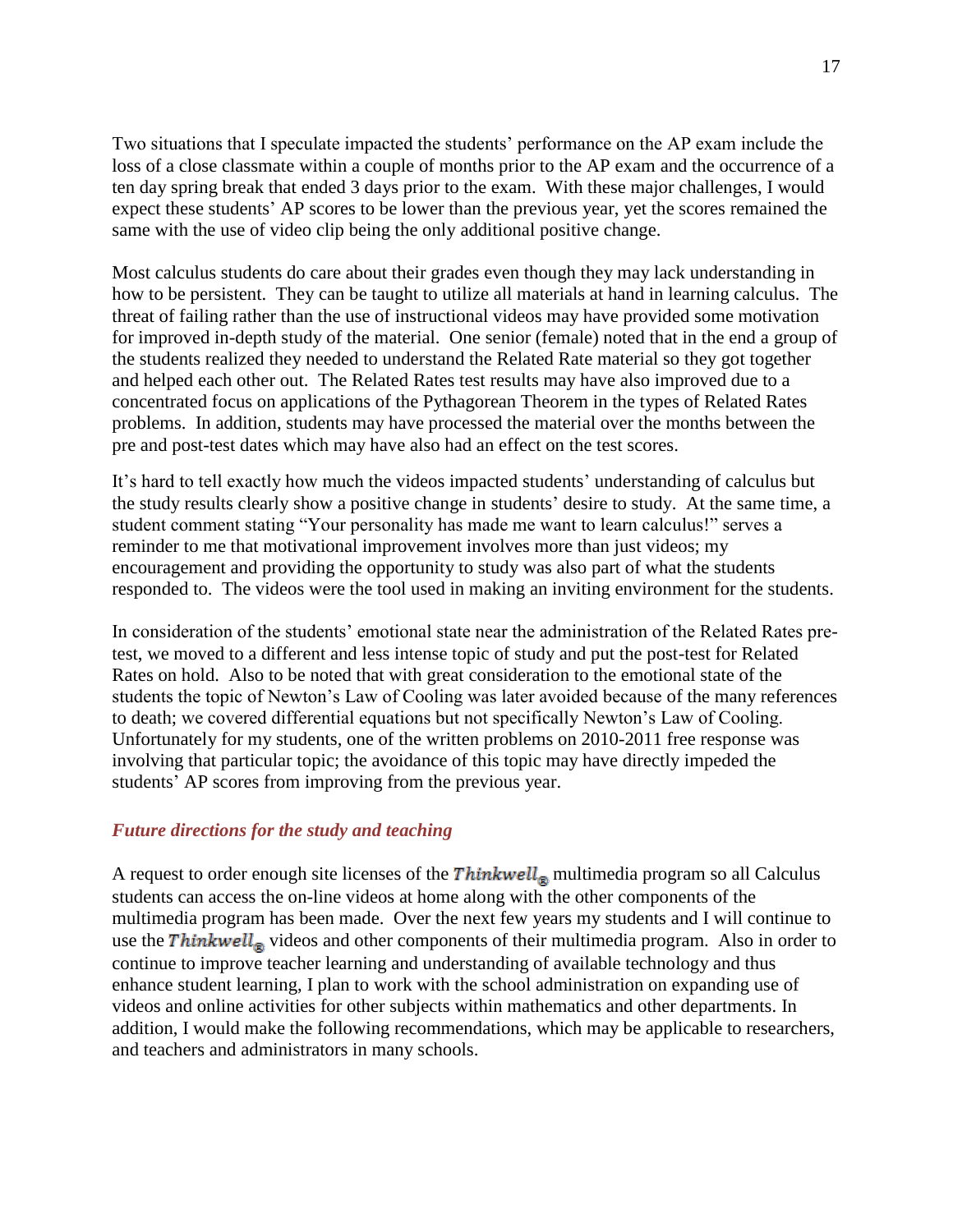### *Recommendations*

- $\bullet$ There needs to be continued implementation of various teaching methods that encourage positive student attitudes and improve student learning. Students appreciate the variety in instructional methods and resources: As one student stated, "It"s good to see concepts in different forms. I needed the videos, you, labs, notes, and the book." Finding the instructional methods that blend procedural knowledge with conceptual knowledge while using technology is important. Be open to students suggestions, they usually have some idea of what works for them.
- More pre-video versus post-video data on calculus topics need to be collected in order to help determine effective technology use, especially for those students who are English Language Learners. Are the videos more effective with female learners versus male learners? What part of increased motivation do video clips play as instructors motivate learners to create solid algebraic skills?
- Instructors need to continue to search for resources that include budget friendly videoclips and research the effects on student learning. Teachers, along with school libraries, public libraries and students, could compile resources that students can access to study.
- Teachers must find and share successful ways to hold students accountable for what they watch and what they learn and in an environment that's inviting to participate. Kay and Kletskin found "the impact of mini-clips and written documentation appears to be complementary" (2010).
- Teachers cannot be afraid to try to use technology in the classroom. It may not always work but in order to use technology effectively one must become comfortable with using it and know the issues that may arise which only come with experience. And students can help teachers learn about technology. Students are great leaders when given the opportunity!

While I didn't get the results of the AP scores that I was hoping for, I believe that in the journey my students" learning reaped many rewards. I saw many students take ownership of their learning, examine their own study skills, question their procedural and conceptual knowledge and make changes to improve. And from my own teacher"s standpoint, I believe there is need for future research on effective use of video clips to impact academic testing. I encourage others to examine their own practices and find how video clips can be used to improve student learning! I'm looking forward to exploring the Thinkwell<sub>®</sub> videos and multimedia program further and extending their use within my school.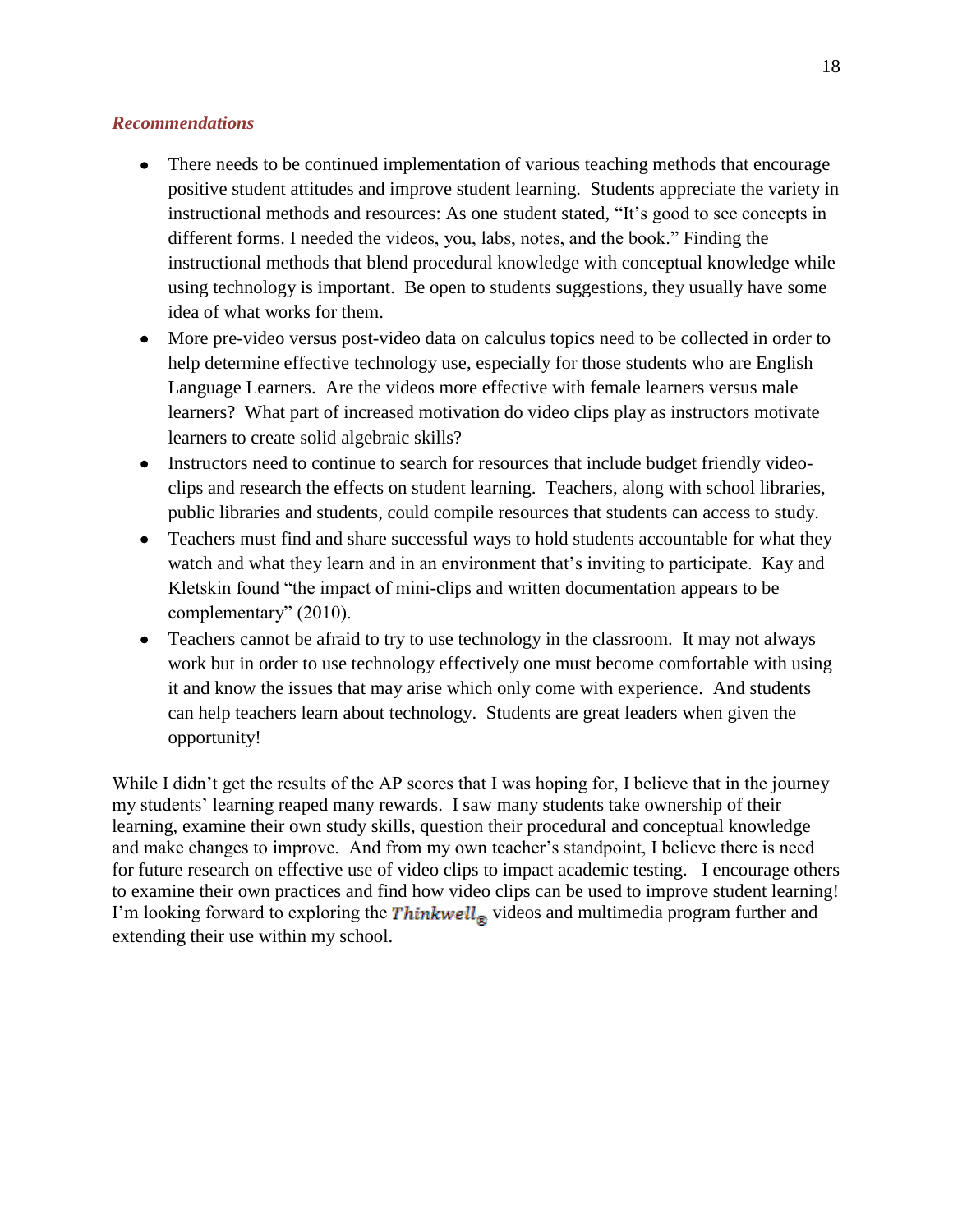## <span id="page-18-0"></span>Works Cited

Bezuidenhout, J. (1998). First-year university students' understanding of rate of change. *International Journal of Mathematics Education in Science and Technology,19(*3*),* 389-399.

Bhave, M. P. (2002). Classrooms with wi-fi, a challenge for teacher control and a revolution in learning. *T.H.E. Journal,*17-23.

Duncan, A. (2010). *Transforming American education: Learning powered by technology.* U.S. Department of Education, Office of Educational Technology Washington, D.C.

Halverson, R. & Smith, A. (2009). How new technologies have (and have not) changed teaching and learning in schools. *Journal of Computing in Teacher Education, 26(*2*)*, 49-54.

Homer, B.D., Plass, Jan L., & Blake, L. (2008). The effects of video on cognitive load and social presence in multimedia-learning. *Computers in Human Behavior*, *14*, 786-797.

Hudson, S., Kadan, S., Lavin, K. & Vasquez, T. (2010). *Improving basic math skills using technology*. An Action Research Project submitted to the Graduate Faculty of the School of Education at Saint Xavier University Masters of Arts in Teaching and Leadership Program, ii, 29-33.

Kay, R & Kletskin, I. (2010) Evaluating the use of learning objects for improving calculus readiness. *JI. of Computers in Mathematics and Science Teaching,29(*1*)*, 87-104

Kara, Y., & Yesilyurt, S. (2007). Comparing the impacts of tutorial and edutainment software programs on students" achievements, misconceptions, and attitudes towards biology. *Journal of Science Education & Technology, 17*,32-41. doi:10.1007/s10956-007-9077-z

Luneta, K. & Makonye, P. (2010). Learner errors and misconceptions in elementary analysis: A case study of a grade 12 class in South Africa. *Acta Didactica Napocensia, 3*, 35-45.

National Mathematics Advisory Panel. (2008) *Foundations for Success: The Final Report of the National Mathematics Advisory Panel*, U.S. Department of Education: Washington, DC.

Niess, M., & Walker, J. (2009). This rock "n" roll video teaches math. *Learning & Leading with Technology*, June/July, 36-37.

Prensky, M. (2001). Digital natives, digital immigrants. *On the Horizon, MCB University Press, 9(*5*)*, 1-6.

Reiser, R. A. (1994). Clark's invitation to the dance: An instructional designer's response. *Educational Technology Research and Development*, *42(*2*)*, 45-48, <http://www.jstor.org/stable/30218687>